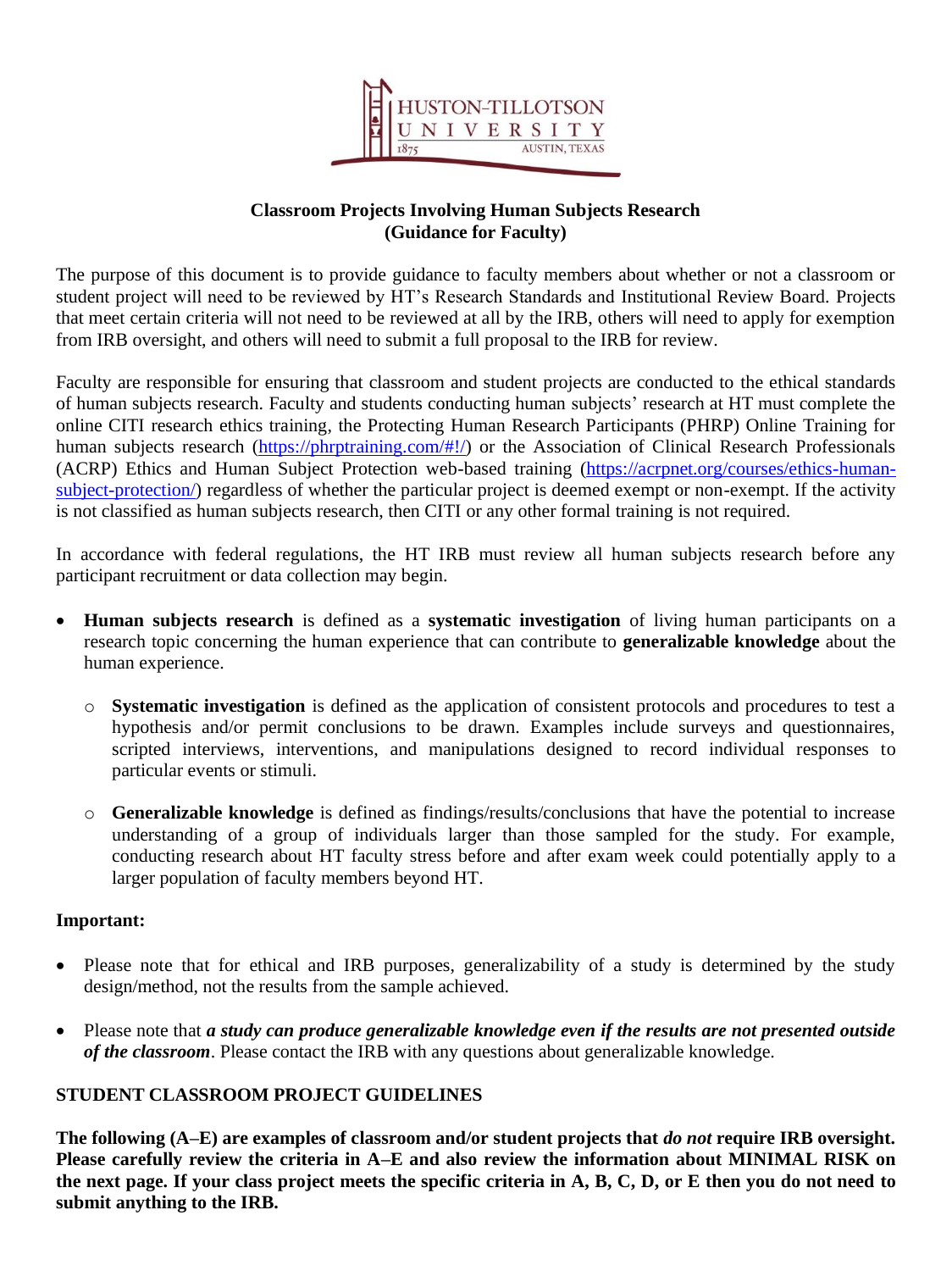A. Capstone interviews, journalism interviews, interviews for art pieces. Please note that faculty and students are strongly encouraged to use informed consent and/or media consent forms for these projects, as appropriate.

B. Research that does not collect any data from or about human participants.

C. Demonstrations intended to teach research methods OR illustrate the use of laboratory equipment that do NOT ask students to engage in formal hypothesis generation.

D. Marketing, environmental, or political research that does not collect any **personally identifying or sensitive information** from participants and **does NOT pose more than minimal risk** (defined as no more emotionally or physically distressing than an individual would expect to encounter in a typical day).

E. Class projects about the human experience that meet the all of the following criteria:

- All students and faculty involved have completed the CITI or NIH research ethics training
- The project includes the process of informed consent for participants
- The project is limited to surveys, questionnaires, interviews, or observations of public behavior
- Human participants **will only be students currently enrolled in that specific course (or public observations)**
- Collected data is NOT presented beyond course-related activities for that specific course
- No **personally identifying information** is recorded to link a person with data that could reasonably harm the individual's reputation, employability, financial standing, or place them at risk for criminal or civil liability
- The project method and topic **do NOT pose more than minimal risk** (defined as no more emotionally or physically distressing than an individual would expect to encounter in a typical day).

The concept of **MINIMAL RISK** is a particularly important for human subjects research. Federal guidelines define minimal risk as no more emotionally or physically distressing than an individual would expect to encounter in a typical day.

- Please note that some survey/interview questions could pose more than minimal risk in terms of emotional distress (e.g. history of trauma, history of mental health diagnosis/treatment) and such questions should be avoided for class projects not reviewed by the IRB.
- **To maintain less than minimal risk** to participants, the IRB suggests that classroom research activities be no more emotionally upsetting than a normal workplace conversation and require no more physical exertion than walking to class across campus.
- If you have any uncertainty about whether a research project poses more than minimal risk to participants, please consult the IRB.

## **If your classroom and/or student project does NOT meet the specific criteria described in A, B, C, D, or E above, then you have two options:**

- 1. **APPLY FOR AN EXEMPTION.** When a faculty member believes a class assignment qualifies for exemption from IRB oversight, but it does not meet the specific criteria above, then the faculty member can submit a *Request for IRB Exemption of Student Classroom Projects* that could be applied to multiple projects under the same classroom assignment exemption. The IRB processes applications for exemptions on a rolling basis, and makes every effort to review applications within 20 days of submission.
- 2. **SUBMIT A FULL IRB PROPOSAL FOR REVIEW.** When a faculty member believes that the class project does not qualify for exemption from IRB oversight, then the faculty member can serve as the